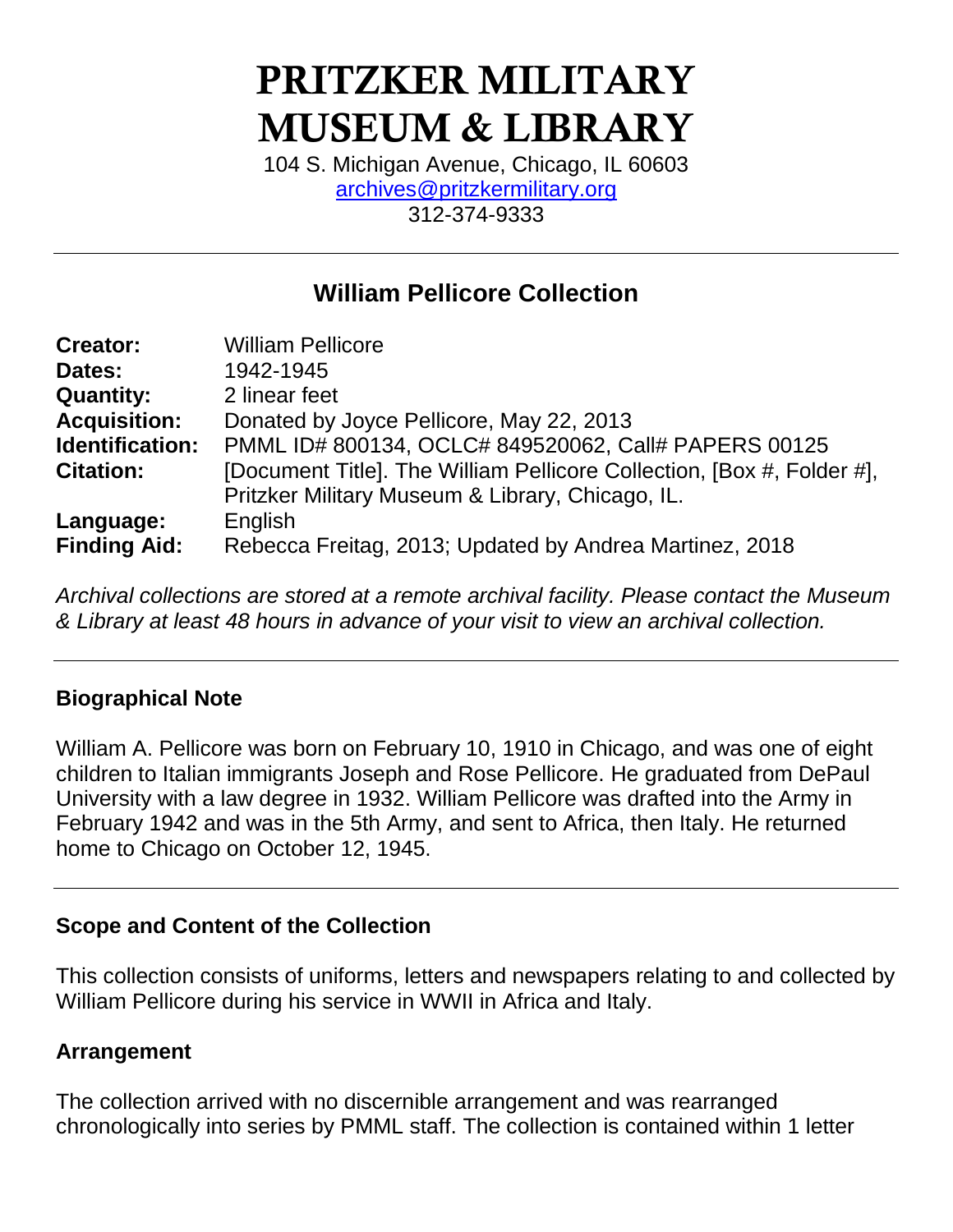box, an oversize box, and a medium flat box. The collection is arranged into 2 series according to personal items and letters, and newspapers.

## **Series 1: Personal Items and Letters**

This series pertains to the personal items and letters that were written by William, mostly to his brother Father Edward Pellicore, during his service during WWII in Italy and Africa.

## **Series 2: Newspapers**

This series pertains to the collection that William acquired of newspapers, pages and magazines during his time in Africa and Italy in WWII, mostly about the 5th Army of which he was a part.

# **Rights**

Copyrights held by Joyce Pellicore were transferred to the Pritzker Military Museum & Library. All other rights are held by the author or publisher. Users assume responsibility for following copyright laws as established by US Code Title 17.

#### **Separations**

| <b>Item ID</b> | <b>Description</b>                         |
|----------------|--------------------------------------------|
| 800134099      | Army Rifle Qualification Pin               |
| 800134100      | <b>Artillery Garrison Cap</b>              |
| 800134101      | Khaki Garrison Cap with 77th Artillery Pin |
| 800134102      | <b>Embroidered Star</b>                    |
| 800134103      | 5th Army Uniform Coat                      |
| 800134104      | <b>Army Uniform Pants</b>                  |
| 800134105      | <b>Army Wool Uniform Pants</b>             |
| 800134106      | Army Khaki Uniform Pants                   |

# **Key Subjects**

#### **Names**

Pellicore, William A.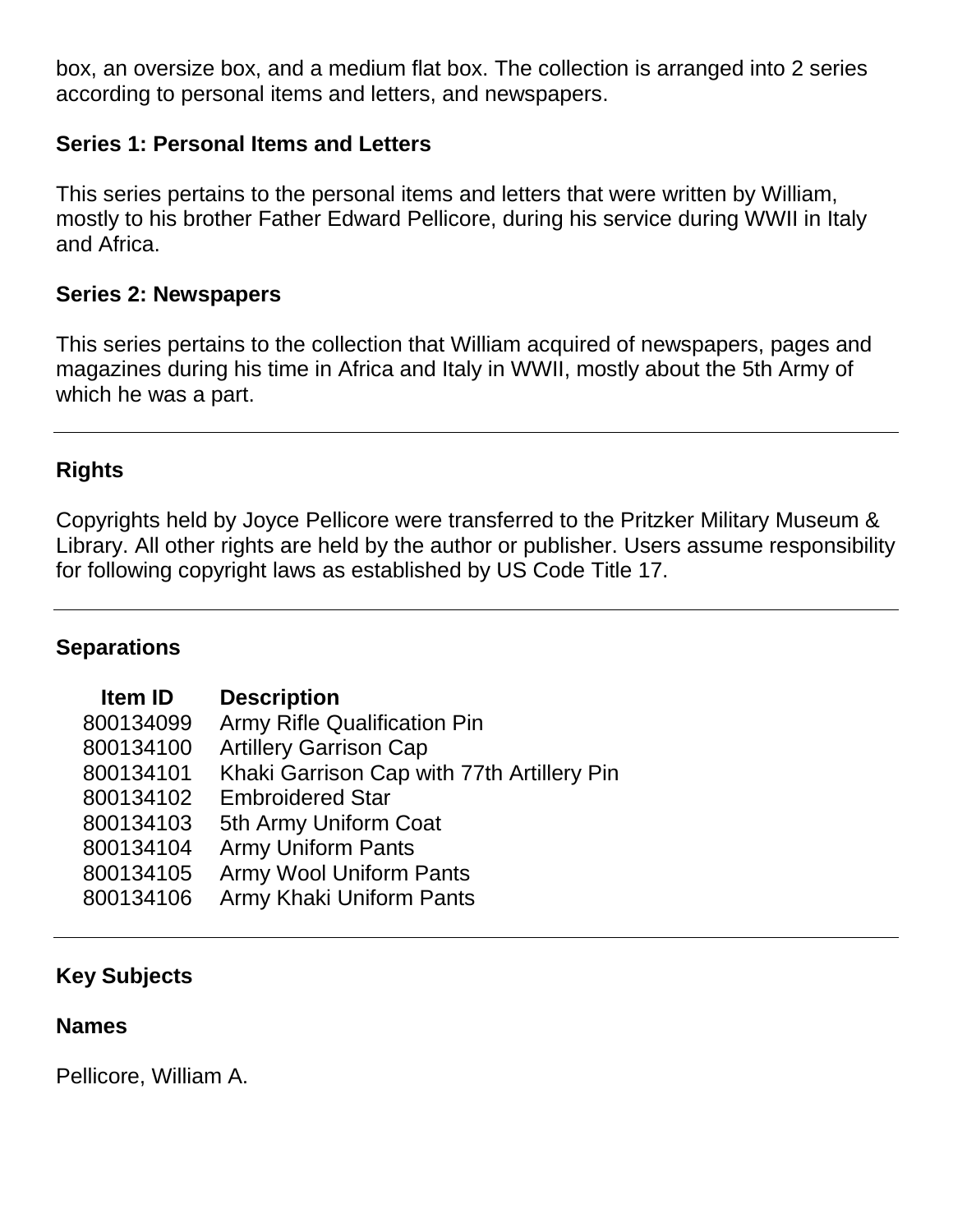# **Subjects**

United States. Army. Fifth Army World War, 1939-1945--Campaigns--Africa, North. World War, 1939-1945--Campaigns--Italy. World War, 1939-1945--Correspondence.

# **Container List**

| <b>Box</b> | <b>Folder</b> | Item ID#  | <b>Title</b>                                                        | <b>Dates</b> |
|------------|---------------|-----------|---------------------------------------------------------------------|--------------|
|            |               |           | <b>Series One: Personal Items and Letters</b>                       | 1943-1945    |
| 1          | $\mathbf 1$   |           | <b>Letters</b>                                                      | 1943-1945    |
|            |               | 800134001 | Letter to Jerry from Will                                           | 1/9/1943     |
|            |               | 800134002 | Letter to Sue from Will                                             | 1/9/1943     |
|            |               | 800134003 | Letter to Rev. Edward M. Pellicore from<br>Will                     | 1/24/1943    |
|            |               | 800134004 | Letter to Ed from Will                                              | 6/24/1943    |
|            |               | 800134005 | V-Mail to Rev. Edward M. Pellicore from<br>Will                     | 6/17/1943    |
|            |               | 800134006 | V-Mail to Rev. Edward M. Pellicore from<br>Will                     | 6/18/1943    |
|            |               | 800134007 | Letter to Ma from Will                                              | 8/28/1943    |
|            |               | 800134008 | V-Mail to Dr. Raymond J. Pellicore from<br>Will                     | 9/7/1943     |
|            |               | 800134009 | V-Mail to Rev. Edward M. Pellicore from<br>Will                     | 10/5/1943    |
|            |               | 800134010 | V-Mail to George L. Pellicore from Will on<br><b>All Saints Day</b> | 11/1/1943    |
|            |               | 800134011 | V-Mail to Rev. Edward M. Pellicore from<br>Will                     | 1/1/1944     |
|            |               | 800134012 | V-Mail to Rev. Edward M. Pellicore from<br>Will                     | 1/9/1944     |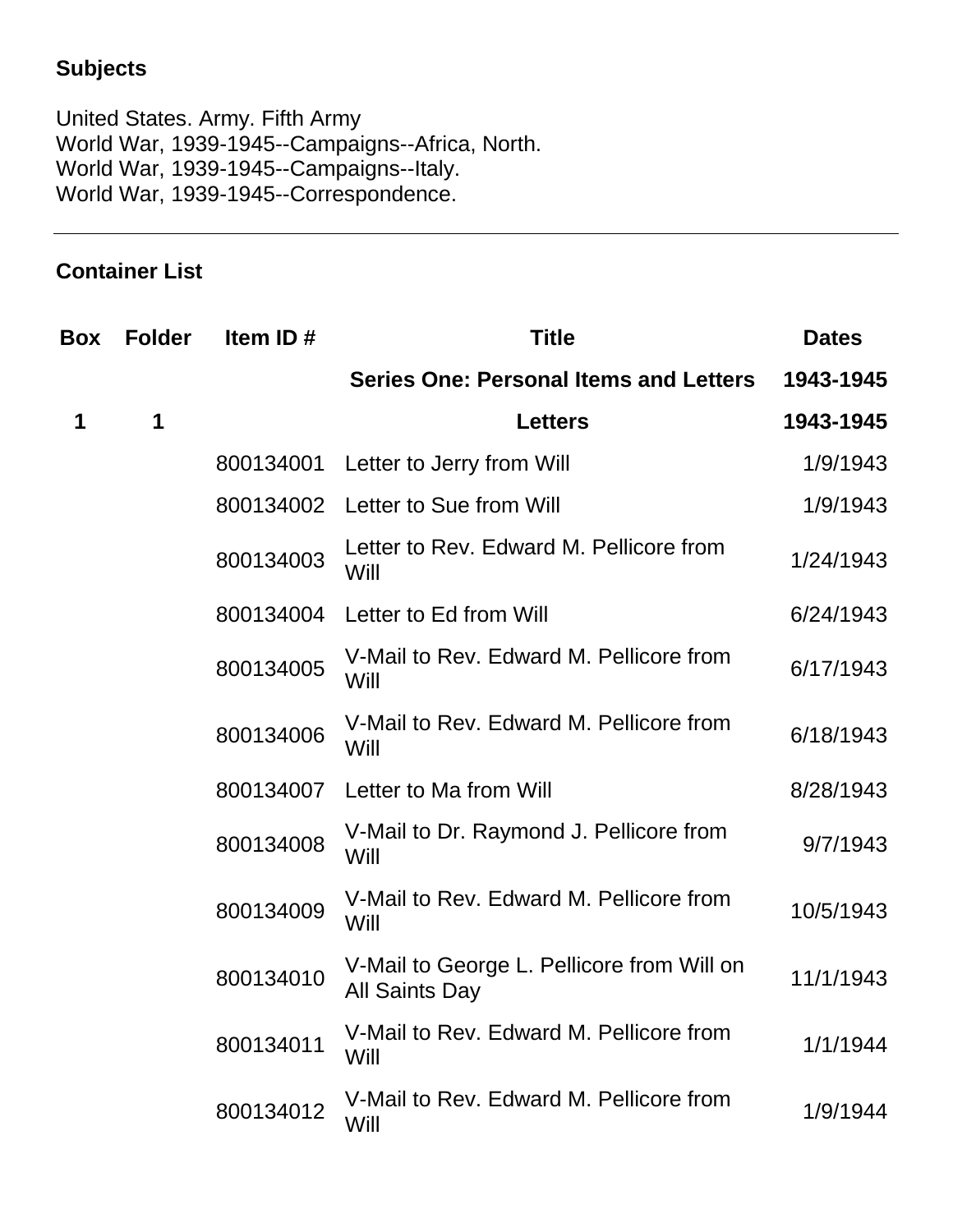| 800134013 | V-Mail to Dr. Raymond J. Pellicore from<br>Will                     | 1/16/1944 |
|-----------|---------------------------------------------------------------------|-----------|
| 800134014 | Letter to Ed from Will                                              | 1/21/1944 |
| 800134015 | V-Mail to Rev. Edward M. Pellicore from<br>Will                     | 1/31/1944 |
| 800134016 | Letter to Ed from Will                                              | 2/16/1944 |
| 800134017 | V-Mail to Rev. Edward M. Pellicore from<br>Will                     | 3/13/1944 |
| 800134018 | V-Mail to Rev. Edward M. Pellicore from<br>Will on Palm Sunday      | 4/2/1944  |
| 800134019 | V-Mail to Lt. (J.G.) R.S. Pellicore, M.C.,<br><b>USNR from Will</b> | 5/28/1944 |
| 800134020 | V-Mail to Rev. Edward M. Pellicore from<br>Will                     | 5/28/1944 |
| 800134021 | V-Mail to Rev. Edward M. Pellicore from<br>Will                     | 7/16/1944 |
| 800134022 | V-Mail to Rev. Edward M. Pellicore from<br>Will                     | 7/21/1944 |
| 800134023 | Letter to Ed from Will                                              | 7/25/1944 |
| 800134024 | V-Mail to Rev. Edward M. Pellicore from<br>Will                     | 7/27/1944 |
| 800134025 | V-Mail to Rev. Edward M. Pellicore from<br>Will                     | 7/30/1944 |
| 800134026 | V-Mail to Rev. Edward M. Pellicore from<br>Will                     | 8/9/1944  |
| 800134027 | Letter to Ed from Will                                              | 9/7/1944  |
| 800134028 | Letter to Ed from Will                                              | 9/20/1944 |
| 800134029 | V-Mail to Mr. Leo Spizzirri from Will                               | 9/20/1944 |
| 800134030 | V-Mail to Rev. Edward M. Pellicore from<br>Will                     | 10/6/1944 |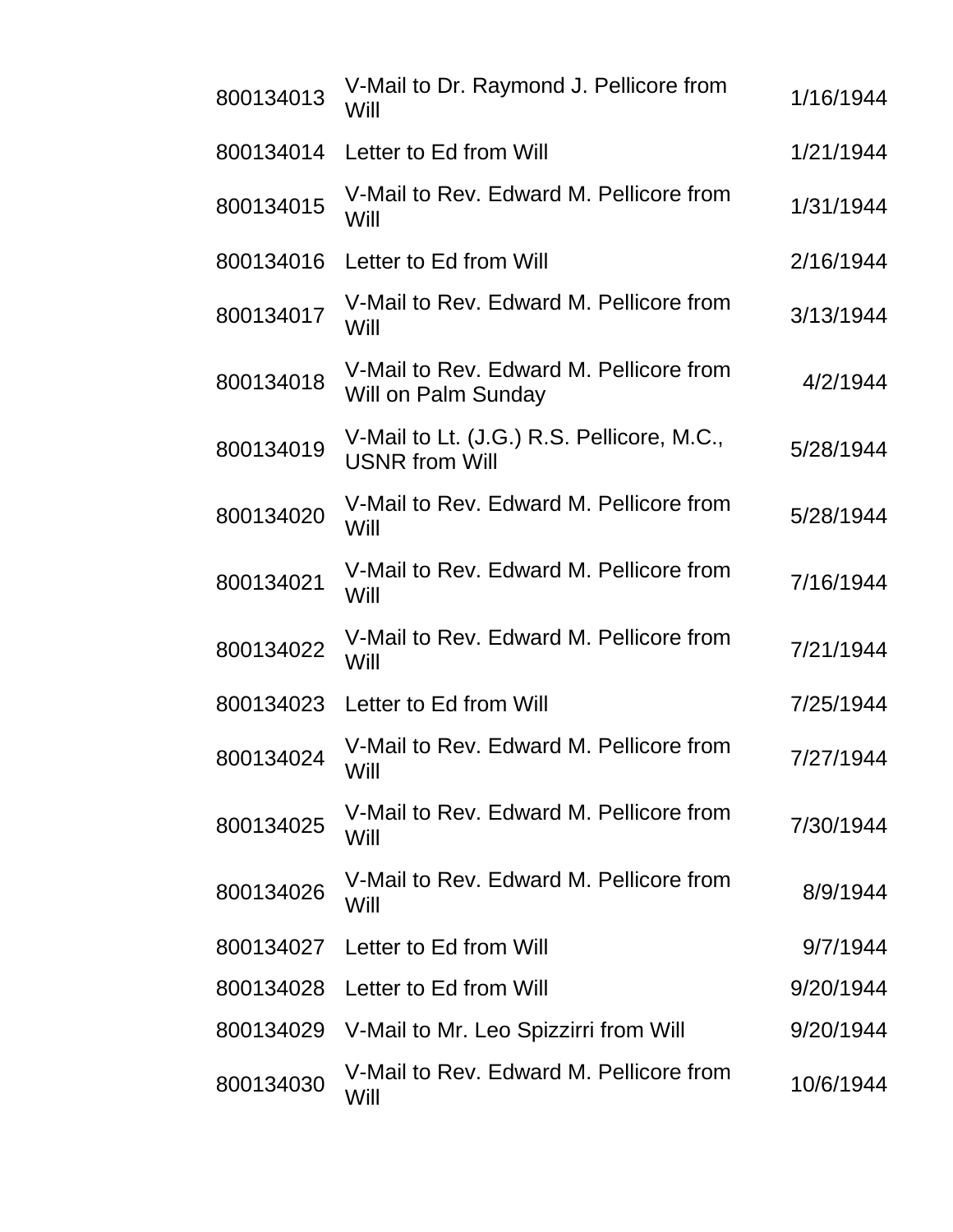| 800134031 | V-Mail to Rev. Edward M. Pellicore from<br>Will                  | 11/26/1944 |
|-----------|------------------------------------------------------------------|------------|
| 800134032 | V-Mail to Rev. Edward M. Pellicore from<br>Will                  | 12/8/1944  |
| 800134033 | V-Mail to Rev. Edward M. Pellicore from<br>Will                  | 12/26/1944 |
| 800134034 | Letter to Ed from Will                                           | n.d.       |
| 800134035 | V-Mail to Rev. Edward M. Pellicore from<br>Will                  | 2/8/1945   |
| 800134036 | V-Mail to Rev. Edward M. Pellicore from<br>Will                  | n.d.       |
| 800134037 | V-Mail to Rev. Edward M. Pellicore from<br>Will                  | 3/2/1945   |
| 800134038 | V-Mail to Rev. Edward M. Pellicore from<br>Will                  | 3/12/1945  |
| 800134039 | V-Mail to Rev. Edward M. Pellicore from<br>Will                  | 5/8/1945   |
| 800134040 | V-Mail to Rev. Edward M. Pellicore from<br>Will                  | 6/7/1945   |
| 800134041 | Letter to Ed from Will                                           | n.d.       |
| 800134042 | Letter to Pvt. William A. Pellicore from<br><b>Elaine Fiolek</b> | 6/17/1943  |
| 800134043 | V-Mail to Rev. Edward M. Pellicore from<br>Will                  | 7/6/1945   |
| 800134044 | V-Mail to Rev. Edward M. Pellicore from<br>Will                  | 7/9/1945   |
|           | 800134045 Letter to Ed from Will                                 | 7/9/1945   |
| 800134046 | Letter to Ed from Will                                           | 7/16/1945  |
| 800134047 | Letter to Ed from Will                                           | n.d.       |
|           | 800134048 Letter to Ed from Will                                 | n.d.       |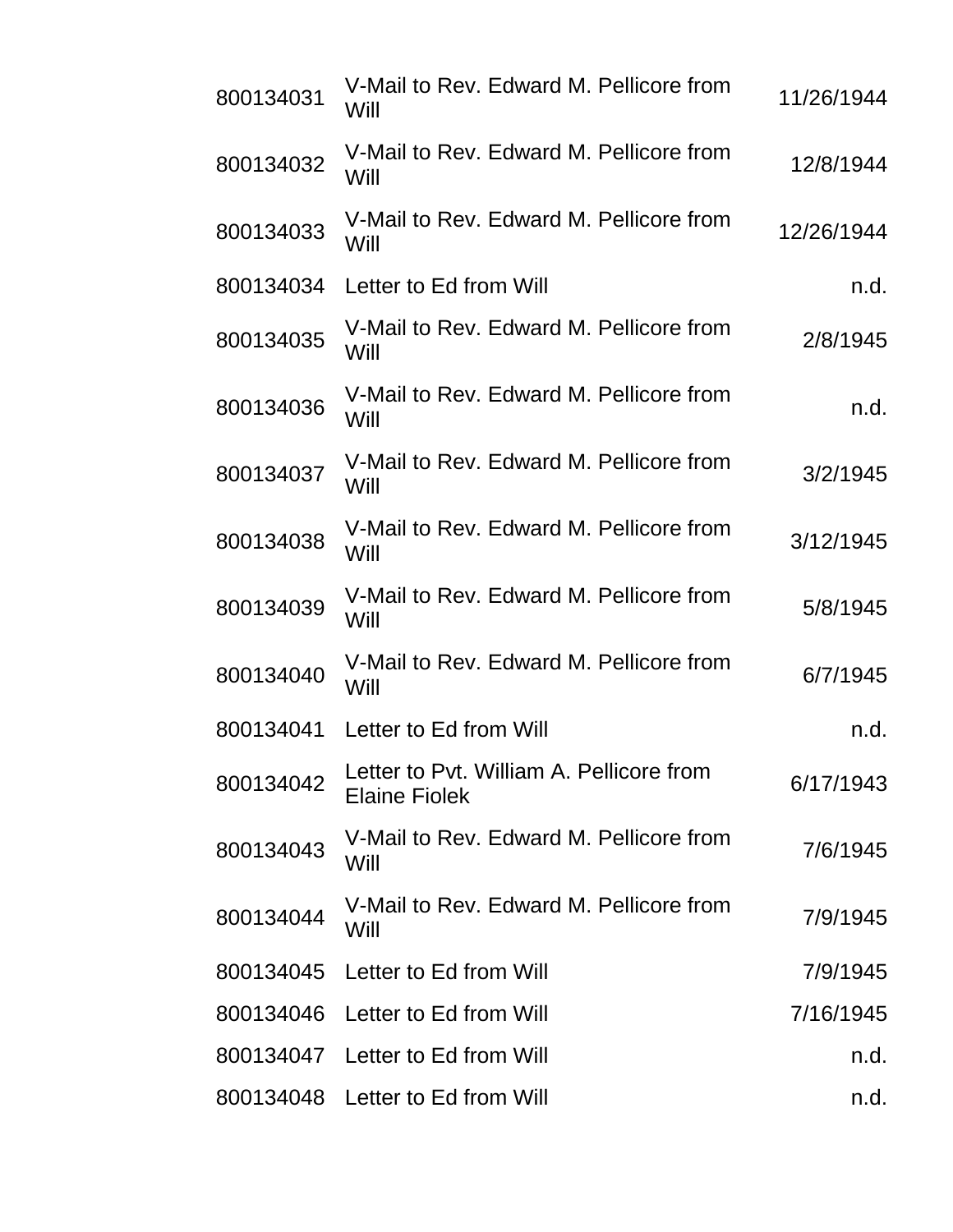| $\overline{2}$ |           | <b>Miscellaneous Items</b>                                                                                                       | 1943      |
|----------------|-----------|----------------------------------------------------------------------------------------------------------------------------------|-----------|
|                | 800134049 | Italian Prayer Card                                                                                                              | n.d.      |
|                |           | 800134050 Robert M. Tijan Photo (COPY)                                                                                           | 1943      |
|                |           | <b>Series Two: Newspapers</b>                                                                                                    | 1935-1945 |
| 2              |           | <b>Small Oversize Box</b>                                                                                                        |           |
|                | 800134051 | Page 29 "Repatriated Hero Given Two<br>Medals" from the Daily News                                                               | 2/23/1945 |
|                |           | 800134052 "Your Postwar Home"                                                                                                    | n.d.      |
|                | 800134053 | The Sunday Stars and Stripes Magazine,<br>Mediterranean Supplement "Ruins of<br>Cassino" cover page                              | 3/25/1945 |
|                | 800134054 | The Sunday Stars and Stripes Magazine,<br>Mediterranean Supplement "Ruins of<br>Cassino" cover page                              | 3/25/1945 |
|                | 800134055 | The Sunday Stars and Stripes Magazine,<br>Mediterranean Supplement "Ruins of<br>Cassino" cover page                              | 3/25/1945 |
|                | 800134056 | The Sunday Stars and Stripes Magazine,<br>Mediterranean Supplement "Another<br>Spring" cover page                                | n.d.      |
|                | 800134057 | Page 6 "Smoke Screen in the Italian<br>Snow" from The Stars and Stripes                                                          | 2/19/1945 |
|                | 800134058 | Page 6 "Smoke Screen in the Italian<br>Snow" from The Stars and Stripes                                                          | 2/19/1945 |
|                | 800134059 | Page 9 "How Allies Keep Jerry Posted"<br>from the Sunday Stars and Stripes                                                       | 1/21/1945 |
|                | 800134060 | Page 5 "Monument to War: Cassino's<br>Dedication Comes On Anniversary of<br>Bombing" from The Sunday Stars and<br><b>Stripes</b> | 3/11/1945 |
|                | 800134061 | Page 5 "Monument to War: Cassino's<br>Dedication Comes On Anniversary of                                                         | 3/11/1945 |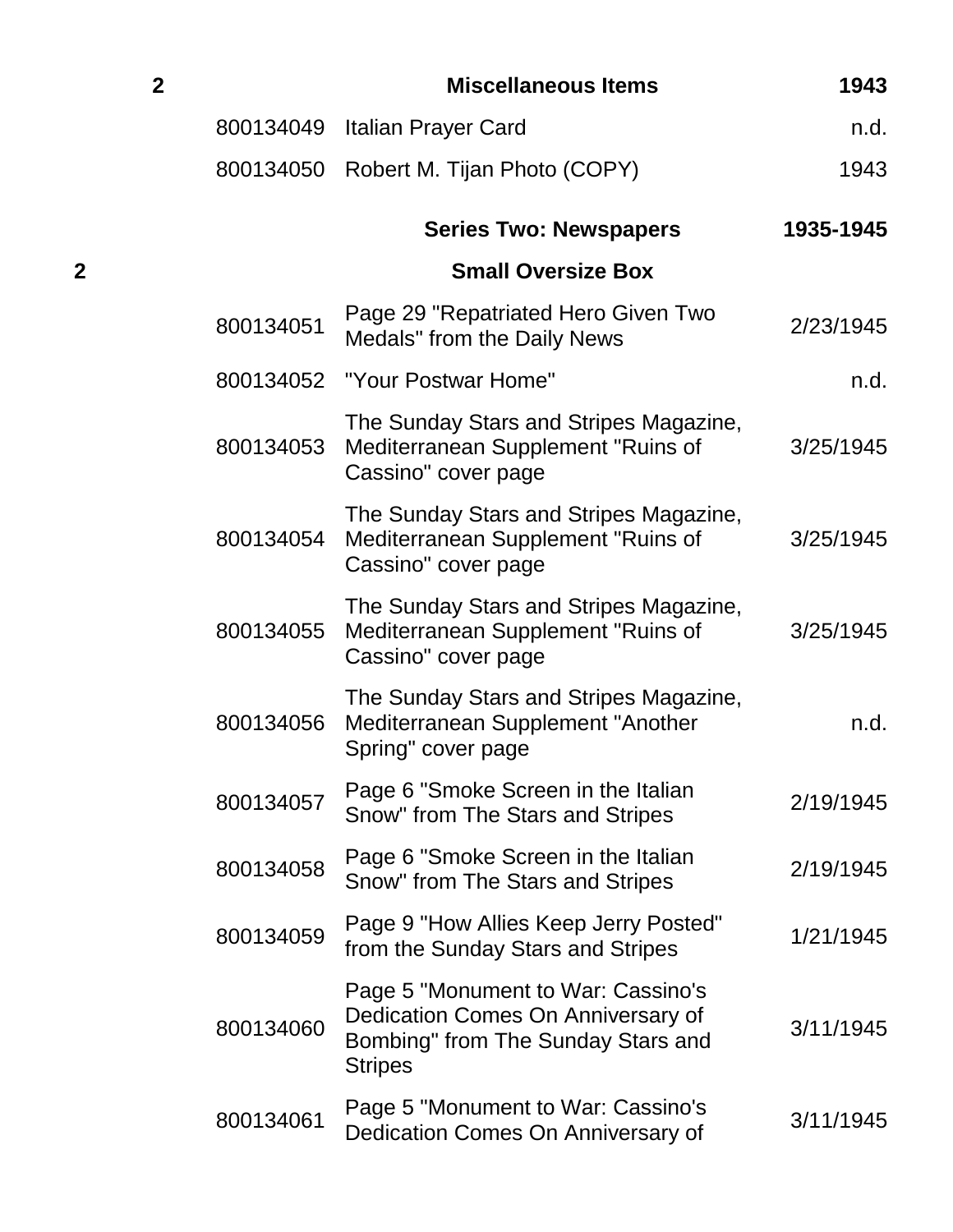|           | Bombing" from The Sunday Stars and<br><b>Stripes</b>                                                                             |           |
|-----------|----------------------------------------------------------------------------------------------------------------------------------|-----------|
| 800134062 | Page 5 "Monument to War: Cassino's<br>Dedication Comes On Anniversary of<br>Bombing" from The Sunday Stars and<br><b>Stripes</b> | 3/11/1945 |
| 800134063 | The Stars and Stripes Mediterranean Front<br>Page                                                                                | 3/21/1945 |
| 800134064 | The Stars and Stripes Mediterranean<br>Pages 1-4                                                                                 | 3/25/1945 |
| 800134065 | The Stars and Stripes Mediterranean<br>Pages 1-4                                                                                 | 3/25/1945 |
| 800134066 | The Stars and Stripes Mediterranean<br>Pages 1-4                                                                                 | 3/25/1945 |
| 800134067 | The Stars and Stripes Mediterranean<br>Pages 1-4                                                                                 | 3/25/1945 |
| 800134068 | Page 8 "Range: 1943-45 Deflection: Zero"<br>from The Sunday Stars and Stripes<br>Magazine                                        | 3/25/1945 |
| 800134069 | Page 8 "Range: 1943-45 Deflection: Zero"<br>from The Sunday Stars and Stripes<br>Magazine                                        | 3/25/1945 |
| 800134070 | Page 8 "Range: 1943-45 Deflection: Zero"<br>from The Sunday Stars and Stripes<br>Magazine                                        | 3/25/1945 |
| 800134071 | Page 8 "Range: 1943-45 Deflection: Zero"<br>from The Sunday Stars and Stripes<br>Magazine                                        | 3/25/1945 |
| 800134072 | Page 8 "Range: 1943-45 Deflection: Zero"<br>from The Sunday Stars and Stripes<br>Magazine                                        | 3/25/1945 |
| 800134073 | Page 8 "Range: 1943-45 Deflection: Zero"<br>from The Sunday Stars and Stripes<br>Magazine                                        | 3/25/1945 |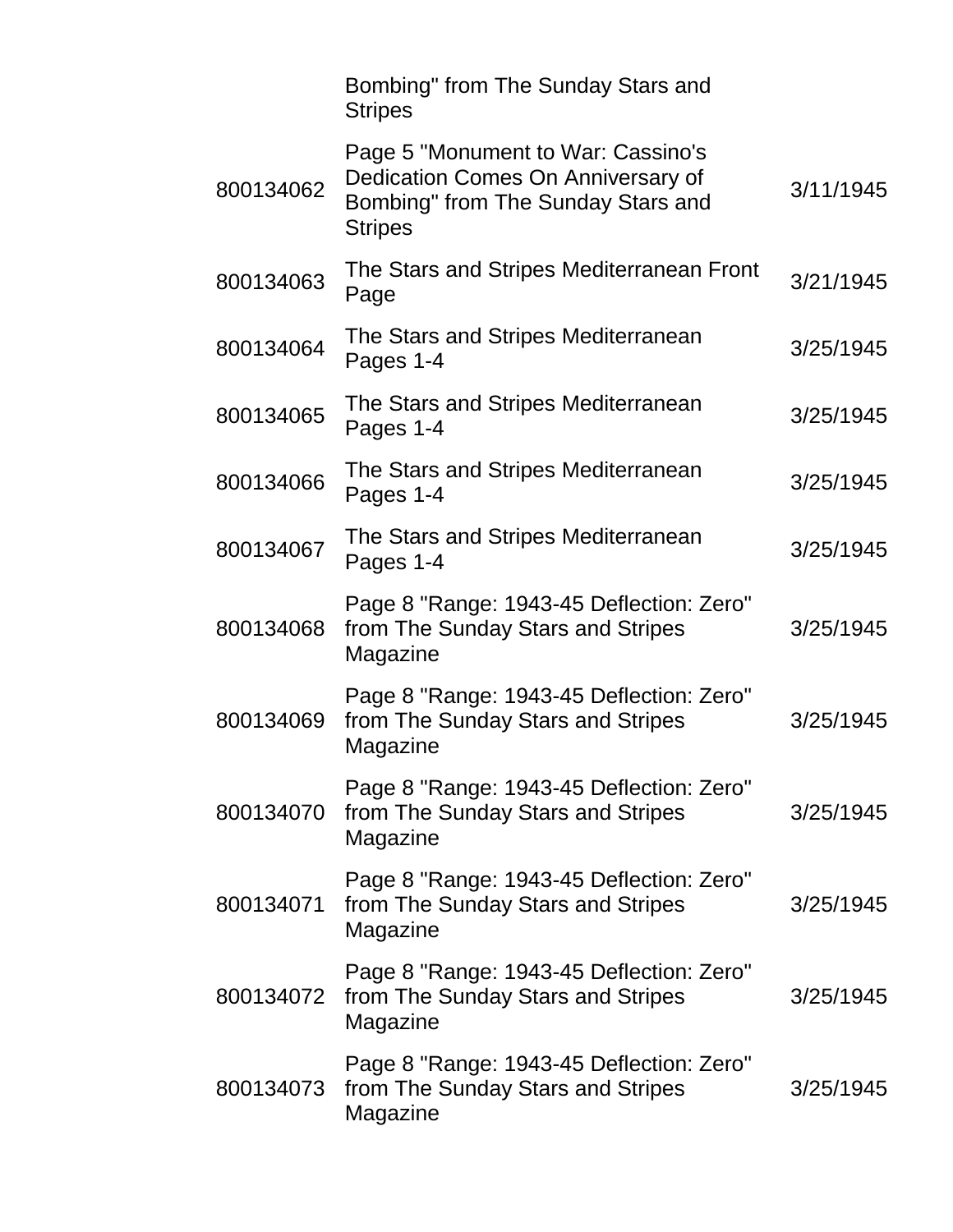| 800134074 | The Sunday Stars and Stripes Magazine<br>Mediterranean Supplement "Observation<br>Post"                     | 3/25/1945 |
|-----------|-------------------------------------------------------------------------------------------------------------|-----------|
| 800134075 | The Sunday Stars and Stripes Magazine<br>Mediterranean Supplement "Observation<br>Post"                     | 3/25/1945 |
| 800134076 | The Sunday Stars and Stripes Magazine<br>Mediterranean Supplement "Observation<br>Post"                     | 3/25/1945 |
| 800134077 | The Sunday Stars and Stripes Magazine<br>Mediterranean Supplement "Observation<br>Post"                     | 3/25/1945 |
| 800134078 | Page 4 "5th, 8th Armies Take Vital<br>Bologna, Key to Po Valley Plain" from The<br><b>Stars and Stripes</b> | 4/22/1945 |
| 800134079 | Page 12 "The Observation Post" from The<br><b>Sunday Stars and Stripes Magazine</b>                         | 4/22/1945 |
| 800134080 | Page 4 "Mail Call" from The Stars and<br><b>Stripes</b>                                                     | 4/25/1945 |
| 800134081 | Page 3 "Mussolini's Death Stirs Exultant<br>Italy" from The Stars and Stripes                               | 5/1/1945  |
| 800134082 | <b>Frontpost Italian Translation</b>                                                                        | 1/27/1945 |
| 800134083 | <b>Frontpost Italian Translation</b>                                                                        | 1/27/1945 |
| 800134084 | <b>Rimba Post Newsletter</b>                                                                                | 1/23/1945 |
| 800134085 | <b>Elizabethan News</b>                                                                                     | 3/23/1943 |
| 800134086 | Pages 12-13, 60-63"People of the Hills" By<br>Alvin F. Harlow from the Saturday Evening<br>Post             | 3/2/1935  |
| 800134087 | Mediterranean Edition, Yank, The Army<br>Weekly "Picture Round-up of the Italian<br>Campaign"               | 5/18/1945 |
| 800134088 | Mediterranean Edition, Yank, The Army<br><b>Weekly "Storming The Po"</b>                                    | 5/11/1945 |